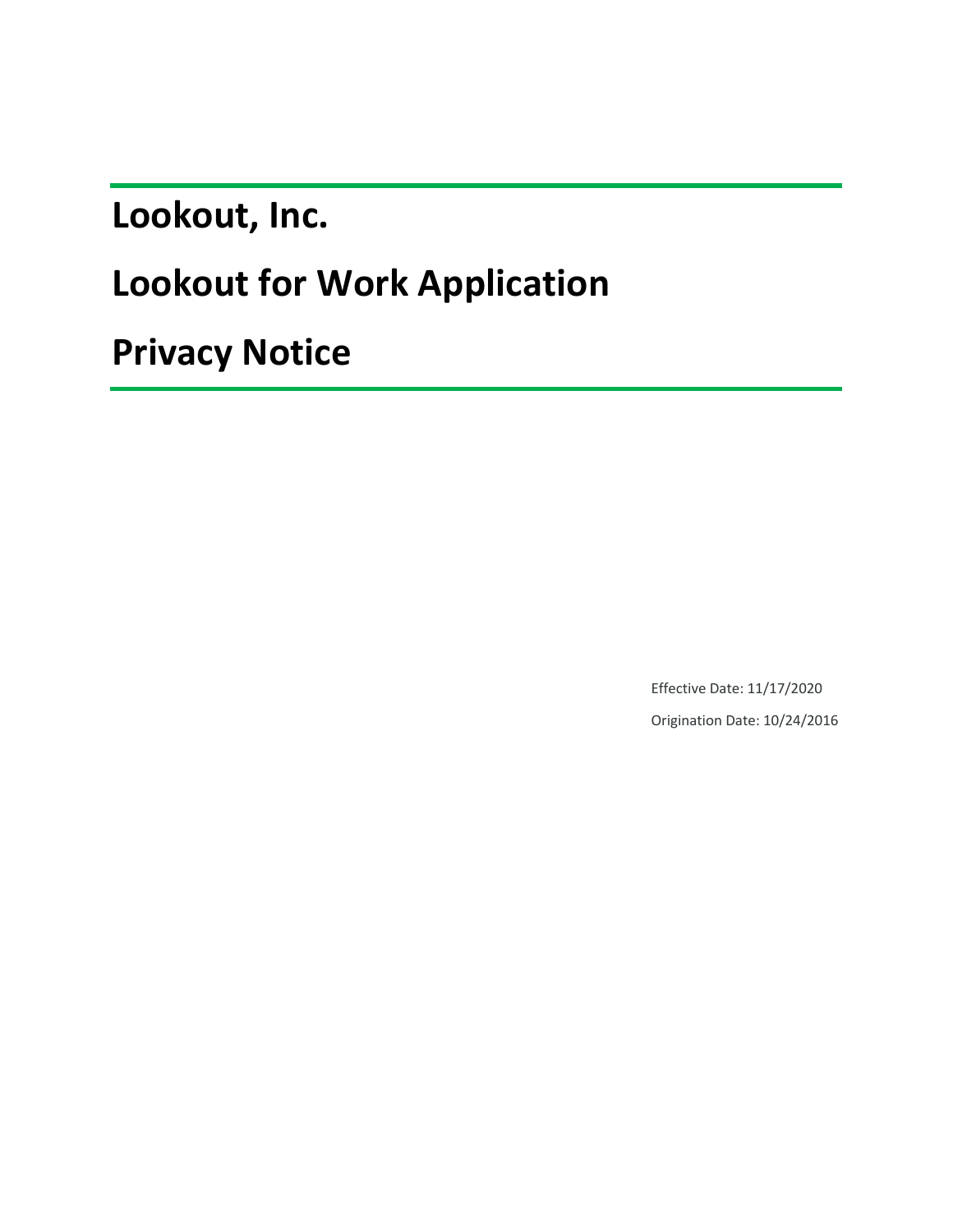# **Lookout for Work Application Privacy Notice**

Lookout, Inc. ("Lookout," "we," or "us" or "our") firmly believes that your privacy is as important as your security, so we want to be transparent about the data we collect to help safeguard your device and the security of your employer. Lookout provides you with this Enterprise Privacy Notice (the "Notice") to describe our information practices with respect to our Lookout for Work application (the "Services"). This Notice governs the data collected from or about you through your installation and activation of our Services on your mobile device. By downloading and activating the Services, you acknowledge the data collection, use, disclosure, and storage practices described in this Notice. Any information that is collected from you by Lookout other than through the use of the Services will be subject to a different privacy notice.

You may have been directed to download and install the Services as a result of your employment by an organization that either (1) requires all or some of its workforce to install the Services or (2) requires all or some of its workforce to install a mobile device management suite that includes the Services. Please understand that, unless explicitly specified otherwise herein, this Notice governs only our information practices with respect to our Services. To the extent you have questions or requests regarding the data collection, use, disclosure, and security practices of your employer ("Employer") or a mobile device management provider ("MDM Provider"), or about data that we collect on behalf of your Employer, you should direct those questions or requests to those parties.

Lookout reserves the right to change this Notice at any time to reflect changes in the law, our data collection and use practices, the features of the Services, or advances in technology. If we make material changes to this Notice, then we will endeavor to notify you. If you take exception to the information contained herein, then you should cease your use of the Services.

We have structured this Notice to answer some general questions about our Services. This Notice contains answers to the following:

- **1. What is the Lookout for Work application?**
- **2. What data does Lookout collect from your mobile device?**
- **3. Does Lookout read or review my emails or see my photos?**
- **4. Does Lookout collect any other data about me outside of my mobile device?**
- **5. When does Lookout collect data from my mobile device?**
- **6. How does Lookout use the data collected from my mobile device?**
- **7. Does Lookout share my data with anyone else?**
- **8. Does Lookout sell your personal information to anyone else?**
- **9. What information can my Employer NOT see?**
- **10. Do you use my data for marketing purposes?**
- **11. How does Lookout protect my data and for how long is it retained?**
- **12. Where does Lookout store my data?**
- **13. What are my data rights and choices?**
- **14. How can I contact you with more questions?**

#### **1. What is the Lookout for Work application?**

The Lookout for Work application is a mobile security solution that protects mobile devices and enterprises from threats and compliance violations with corporate policies. Leveraging a global sensor network of over 100M sensors, Lookout delivers predictive security by using machine intelligence to identify complex patterns that indicate risk patterns that would otherwise escape human analysts. When a threat has been detected, Lookout provides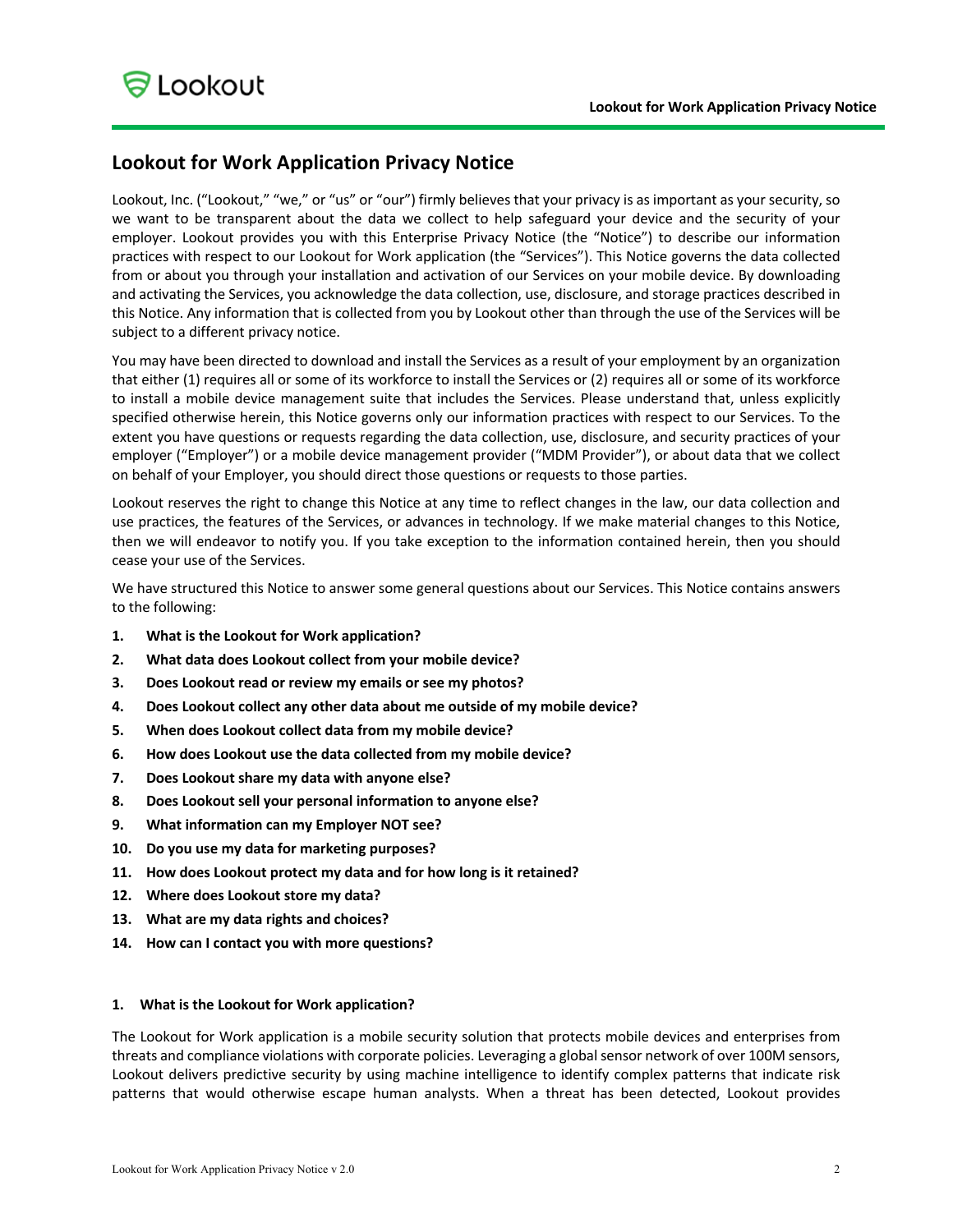

employees and administrators remediation options (e.g., uninstall app, invoke conditional access).

#### **2. What data does Lookout collect from your mobile device?**

To protect your mobile device and your Employer from threats, Lookout collects certain categories of data from your device. This data **may** include:

- **Analytics Data**, used to analyze product performance on your device,
- **Application Data**, including metadata of all applications installed on your mobile device (including, but not limited to, the names of the apps and the versions of the apps), and in certain circumstances, we may also collect a copy of the application,
- **Configuration Data**, such as whether your device is configured to allow root access or whether hardware restrictions of the device have been removed,
- **Device Data**, including the device and MDM identifiers of your mobile device,
- **Firmware/OS Data,** including the manufacturer and model of your mobile device, certain technical settings of your mobile device (including the display size of your mobile device and firmware version), the type and version of operating system on your mobile device,
- **Identification Data,** such as your work email address is optionally collected unless your employer uses the Privacy Controls feature in our Services,
- **Network Data**, including metadata about networks your mobile device connects to (including, but not limited to, the SSID of the network, or the unique MAC/BSSID address of network equipment), and IP address (which can indicate your country and geolocation),
- **Web Content Data**, including URLs and domains for malicious content and content that needs additional analysis.

Please note that we need certain types of information so that we can provide the Services. If you do not provide us with such information, or if we are asked to delete it, you may no longer be able to access the Services.

#### **3. Does Lookout read or review my emails or see my photos?**

No. Lookout collects only metadata about applications on your device, or the application itself. Lookout does not collect user data you enter into those applications. Because Lookout does not collect any user data you enter into the applications on your mobile device, Lookout does not collect, read, review, or scan your emails, or text messages. Lookout does not collect your photos, or videos, but may scan such files locally on the device to protect you from certain threats that hide inside photo or video files.

#### **4. Does Lookout collect any other data about me outside of my mobile device?**

Your Employer may provide Lookout with your email address to enable the Services. If the Services are integrated with an MDM solution and Privacy Controls are turned on, Lookout will not collect your email address, though your email address may be accessible by Lookout through the MDM.

If you installed the Services as part of a MDM Provider's product, we may also collect or have access to information about you from that MDM Provider, which may include your email address. Please contact the applicable MDM Provider regarding that provider's privacy practices.

Lookout may also collect other information about you if you provide such information to us directly by contacting us and voluntarily disclosing such information.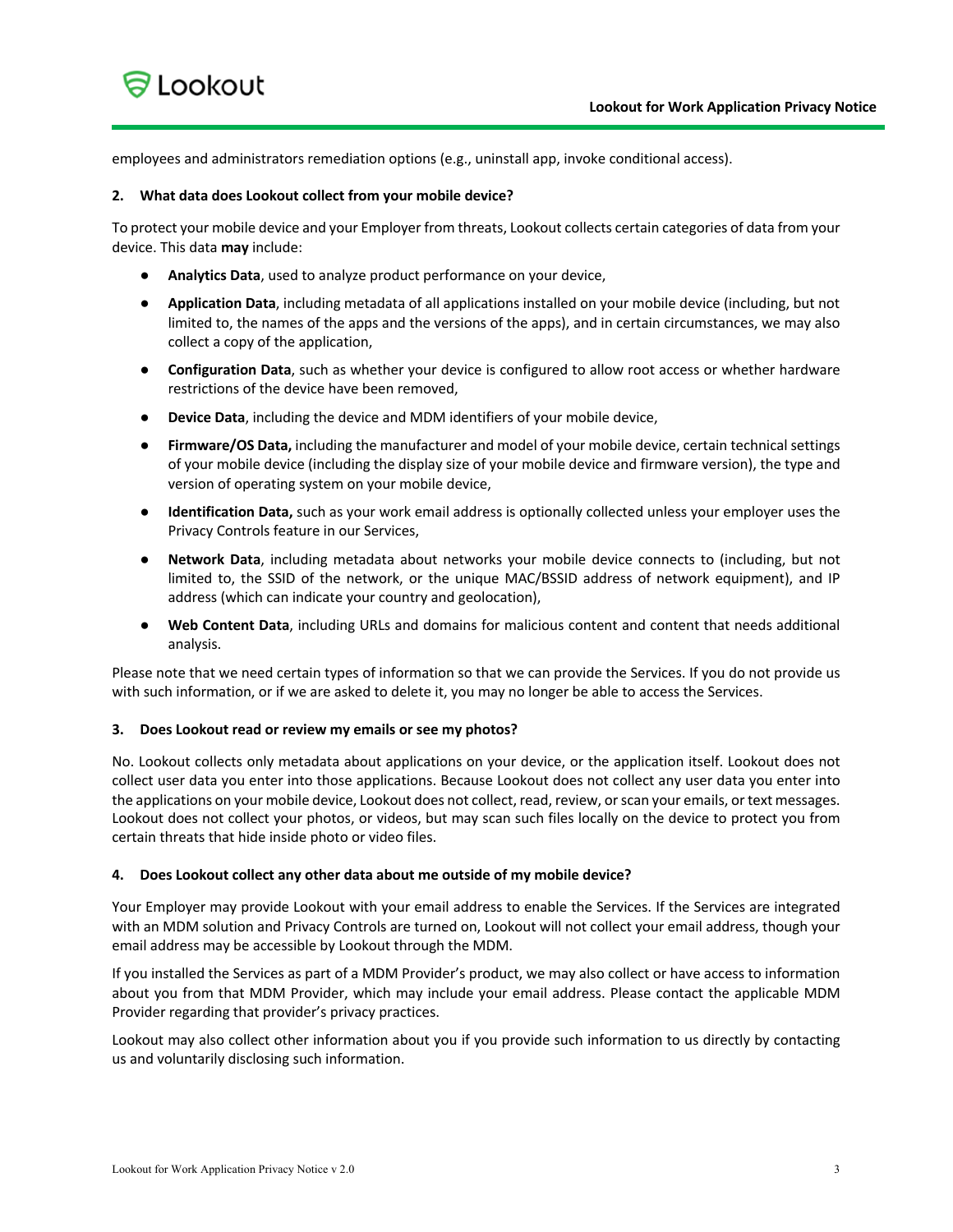# **5. When does Lookout collect data from my mobile device?**

After you download, install, and activate the Services, Lookout will immediately begin collecting data from your device to ensure it is free of threats and in compliance with corporate policies. As you install or access applications on your mobile device, we will scan those applications for potential security threats.

# **6. How does Lookout use the data collected from my mobile device?**

We use the data collected for various business and commercial purposes. For example, the data we collect from your mobile device enables us to detect threats to you and/or your Employer, to improve our Services, and to improve our other product offerings. We may also combine data collected from your mobile device with data collected from third parties to improve our Services. This data is pseudonymized. If results of our analysis is shared publicly it will be done so in aggregate and pseudonymized to protect your privacy and the privacy of your Employer. How we use your information will vary depending on the type of data as described below:

- **Application Data**. We use this data to provide our Services by conducting scans of application files to determine if any applications are behaving maliciously. In analyzing the applications on your mobile device, if we encounter an application we have not previously analyzed, we may download a copy of part or all of the application to analyze and determine if it poses a risk, depending on how your Employer has configured the Services. As stated in Section 3, we do not collect any user data you enter into the applications when downloading a copy of the application.
- **Configuration Data.** We analyze configuration data about your device to determine whether your device has been modified, compromised or been configured insecurely, such as being infected, rooted or jailbroken or not having a passcode set.
- **Device Data**. We use device or MDM identifiers to help match your device to a device in a third-party system, such as a Mobile Device Management solution, so that we can report to that system whether your device has encountered any threats.
- **Firmware/OS Data.** Lookout uses this information to identify compromised firmware and operating systems and let you know when there is a security update available for your device.
- **Identification Data.** We optionally collect your work email address to help provide contextual information when we notify your Employer about threats you encounter. We never email you without consent.
- **Network Data.** Attackers may use internet connections, including Wi-Fi, to steal data, which is known as a man-in-the-middle attack (MitM). We may use the SSID to help identify these MitM attacks. Lookout may also approximate your country and region using your IP address, but Lookout does not read, store, or transfer users' actual device location (GPS) data. We pseudonymize data and aggregate this information to produce popularity of applications by region, and to perform our mobile threat analysis. This information will remain pseudonymized to ensure data privacy.
- **Web Content Data**. Lookout uses a VPN interface to analyze traffic on your device for threats as part of our Safe Browsing feature to block access to malicious or phishing websites. The content and history of your traffic will not be shared with your Employer, and your Employer will only be notified if you encountered a threat.

In accordance with the General Data Protection Regulation, the legal basis for using your information as set out in this Notice will depend on your relationship with your Employer and on your Employer's use case and may include the following: (a) Use of your personal information is necessary to perform our obligations under any contract with you (for example, for your employer's performance of its employment contract, or for Lookout to comply with the Terms of Service which you accept by downloading and using our apps); or (b) Where use of your information is not necessary for performance of a contract, use of your information is necessary for our legitimate interests or the legitimate interests of the Employer or others (for example, to ensure the security of the Services, operate the Services, ensure safe environments for our and your Employer's personnel and others, make and receive payments, prevent fraud and to know the customer to whom we are providing the Services); and compliance with legal requirements, such as those requiring appropriate data security.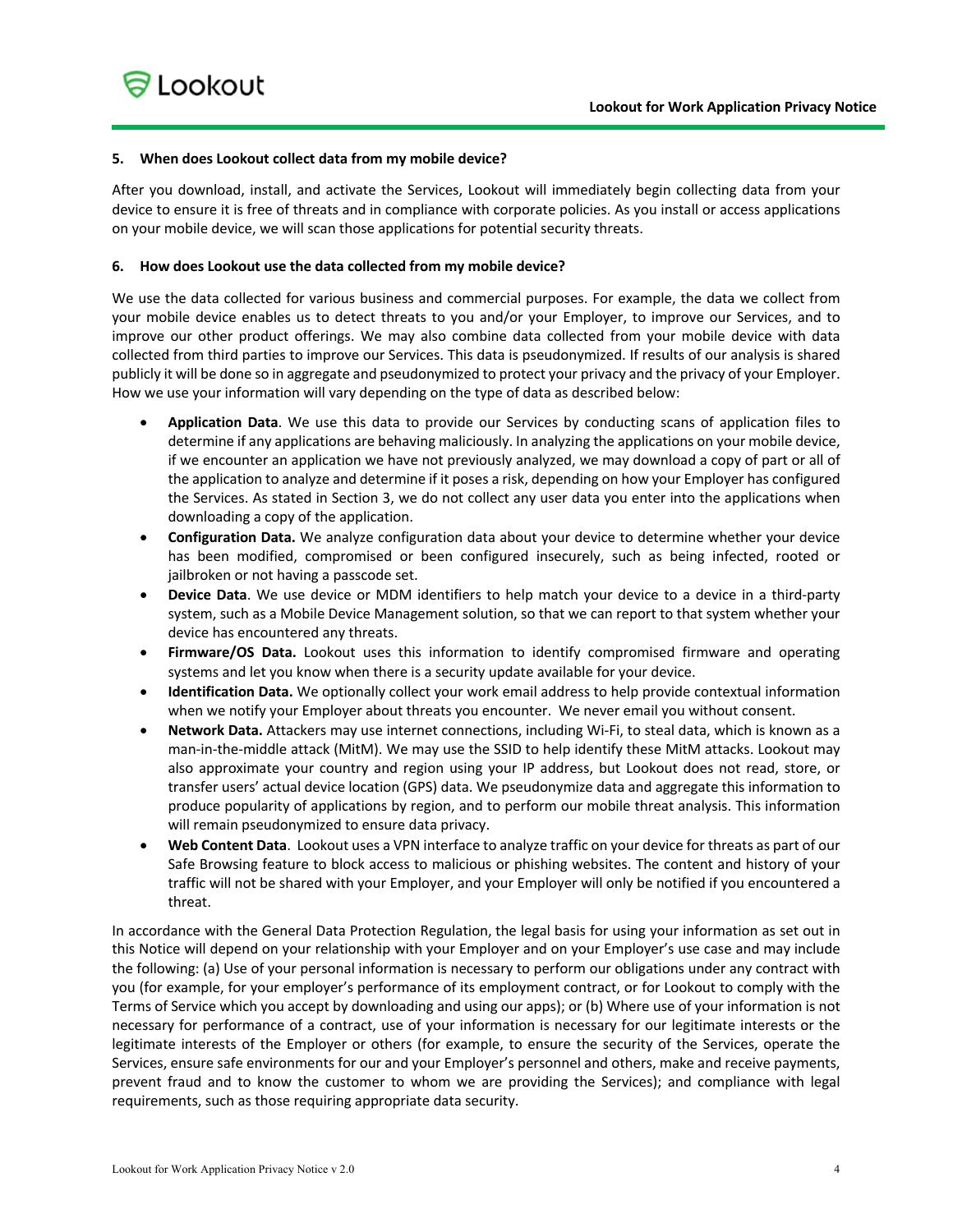# **7. Does Lookout share my data with anyone else?**

As an enterprise product, certain data is shared with your Employer, or anyone authorized by your Employer to view such data. Through the Services dashboard, Employers or their authorized persons are granted access to certain information related to the security of your mobile device. Your Employer may be able to see your device attributes such as device model and carrier. Your Employer may have visibility into applications that we have identified as malicious, as well as those that are in violations of any applicable company policy of your Employer. Please contact your Employer about how such violations of applicable company policies may affect you.

If you installed and activated our Services as part of a product by an MDM Provider, we may share the security and activation status of your mobile device with that MDM Provider.

We may share any data related to you with third parties, including other members of our corporate family, and service providers or partners that we have engaged to perform business-related functions on our behalf. This may include service providers that: (a) provide customer, technical, or operational support; (b) fulfill orders and user or Employer requests; (c) host our Services; (d) maintain databases; (e) analyze data for product improvement and enhancement purposes; and (f) otherwise support or market our Services or any other Lookout products. We may disclose any data related to you in response to any subpoenas, court orders, or other legal process we receive, or to establish or exercise our legal rights or to defend against legal claims. If we receive a request for information from a local, state, federal, or foreign law enforcement agency, we will endeavor to transmit those requests to your Employer for processing by the Employer, but we reserve the right to respond directly and provide the information requested where we deem such response legally appropriate. We may disclose any data related to you when we believe in good faith that such disclosure is appropriate in order to investigate, prevent, or take action regarding possible illegal activities, suspected fraud, situations involving potential threats to the physical safety of any person, violations of this Notice, License Agreement or the End User Agreement for the Services, and/or to protect the rights and property of Lookout, our employees, users and the public. This may involve the sharing of your information with law enforcement, government agencies, courts, and/or other organizations.

We may share any data related to you in connection with any merger, reorganization, a sale of some or all Lookout assets, or a financing or acquisition of all or a portion of our business by another company.

#### **8. Does Lookout sell my personal information to anyone else?**

No. Lookout does not sell the Personal Information (as we understand that term to be defined by the California Consumer Privacy Act) of its users. As mentioned above in Section 6, we may aggregate data collected from your mobile device with data collected from third parties to improve our Services, but this data is pseudonymized and does not contain any personal information.

#### **9. What information can my Employer NOT see?**

Lookout only shares information with your Employer that is necessary for them to ensure that your device is free of threats and compliant with corporate security policies. Lookout does not, for example, enable your Employer to see the contents of your email, browsing history, contacts, calendar, text messages, non-malicious apps you have installed (unless the use of such an app is in violation of any applicable company policy of your Employer), or track your location.

#### **10. Do you use my data for marketing purposes?**

We do not use data collected by automated means from your mobile device to sell products to you, nor do we share it with third parties for their marketing purposes. We may aggregate information collected from your device to conduct research and provide insight into mobile device security and threats. In these instances, the aggregated information included in the research is pseudonymized.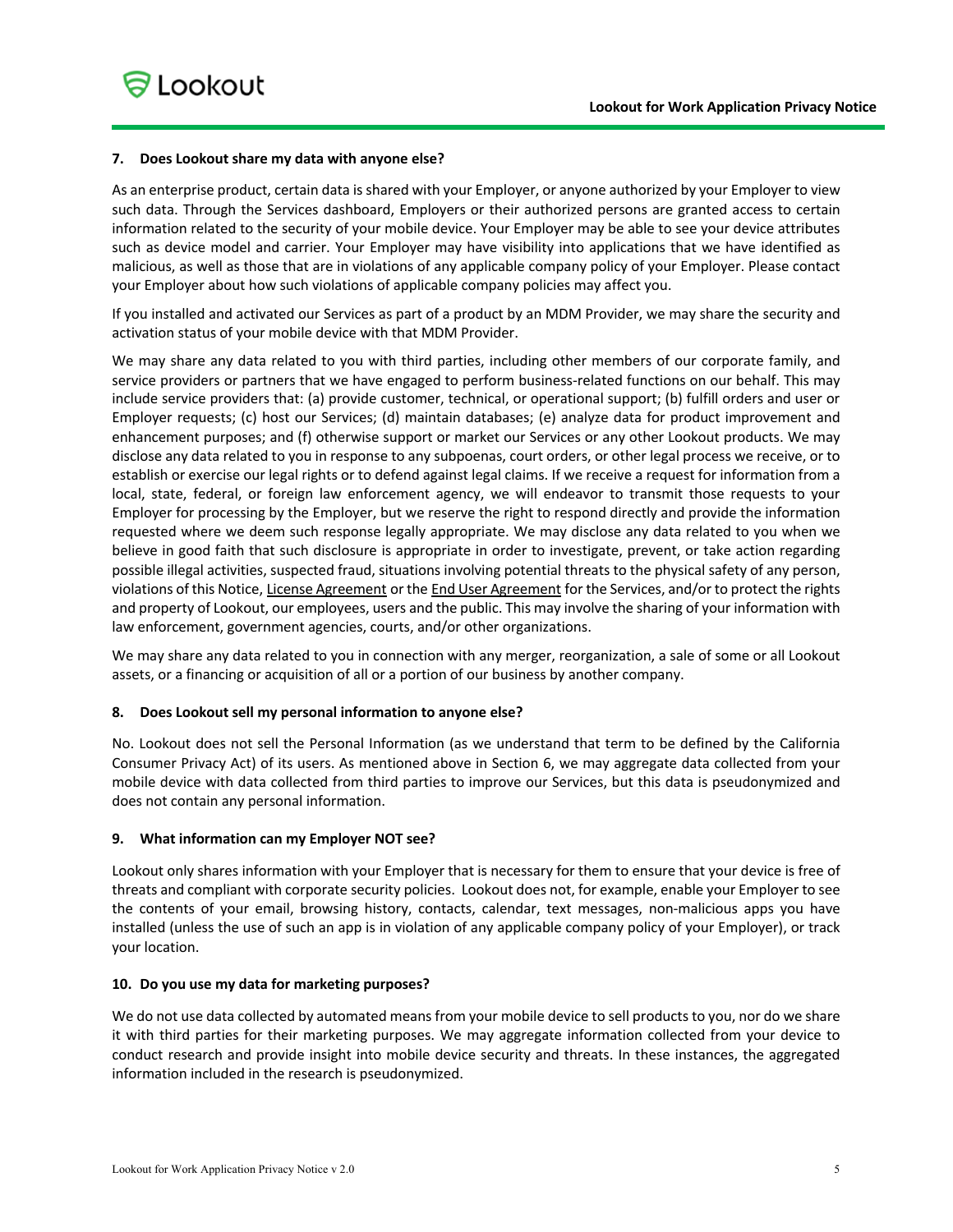# **11. How does Lookout protect my data and for how long is it retained?**

We have implemented reasonable administrative, technical and physical security measures to protect against the unauthorized access, destruction or alteration of your information. These safeguards are tailored to address the sensitivity of the information that we collect, process and store and as well as to the current state of technology.

Although we take appropriate measures to safeguard against unauthorized disclosures of information, because no method of transmission over the Internet or method of electronic storage is 100% secure, we cannot assure you that information that we collect will never be disclosed in a manner that is inconsistent with this Notice.

Our policy is to retain personal data only as long as reasonably necessary to provide our Services to you and others or as otherwise required for legal compliance purposes. We may delete your data after 60 days if your account is inactive and as otherwise provided in our Terms of Service. Information may persist in copies made for backup and business continuity purposes. In this situation all data is secured with 256-bit encryption at rest.

# **12. Where does Lookout store my data?**

Lookout is a San Francisco-based company with servers housed in the United States. Personal Data collected from users outside the United States is transferred to the United States. If you are using the Services from outside the United States your information may be transferred to, stored, and processed in the United States where our servers are located and our databases are operated. We may also transfer your information to other countries where Lookout or our affiliates, subsidiaries and service providers operate facilities.

These countries may have data protection laws that are different to the laws of your country and which, in some cases, may not be as protective. However, wherever we transfer and process your information we take steps to ensure that your Personal Data remains protected in accordance with this Notice and applicable data protection laws. If you are a Resident of the European Economic Area ("EEA"), the United Kingdom or Switzerland we use a variety of legal mechanisms to help ensure your Personal Data and rights are protected, including standard contractual clauses approved by the European Commissions for the transfer of personal data to third countries.

Lookout has also self-certified with the E.U.-U.S. Privacy Shield and Swiss-U.S. Privacy Shield frameworks as set forth by the U.S. Department of Commerce regarding the collection, use, and retention of Personal Data from E.U. States, the United Kingdom and Switzerland. These frameworks were developed to enable companies to comply with data protection requirements when transferring personal data from the European Union, the United Kingdom and Switzerland to the United States. To learn more about the Privacy Shield, and view our Privacy Shield certification, please visit http://www.privacyshield.gov.

As a Privacy Shield certified organization, Lookout adheres to the Privacy Shield Principles with respect to Personal Data transferred from the European Union, the United Kingdom and Switzerland to the United States. As required under the Principles, when Lookout receives information under the Privacy Shield and then transfers it to a thirdparty service provider acting as an agent on Lookout's behalf, Lookout has certain liability under the Privacy Shield if both (i) the agent processes the information in a manner inconsistent with the Privacy Shield and (ii) Lookout is responsible for the event giving rise to the damage.

If you have any questions or complaints about Lookout's privacy practices, including questions related to the Privacy Shield, you may contact us at the email address or mailing address set forth under "Contact Us if You Have Any Questions or Concerns." We will work with you to resolve your issue.

# **13. What are my data rights and choices?**

If you are a Resident of the EEA, the United Kingdom or Switzerland, then in accordance with the General Data Protection Regulation ("GDPR"), you may have the following rights:

• **Access.** You have the right to request a copy of the Personal Data that we are processing about you. If you require additional copies, we may need to charge a reasonable fee;